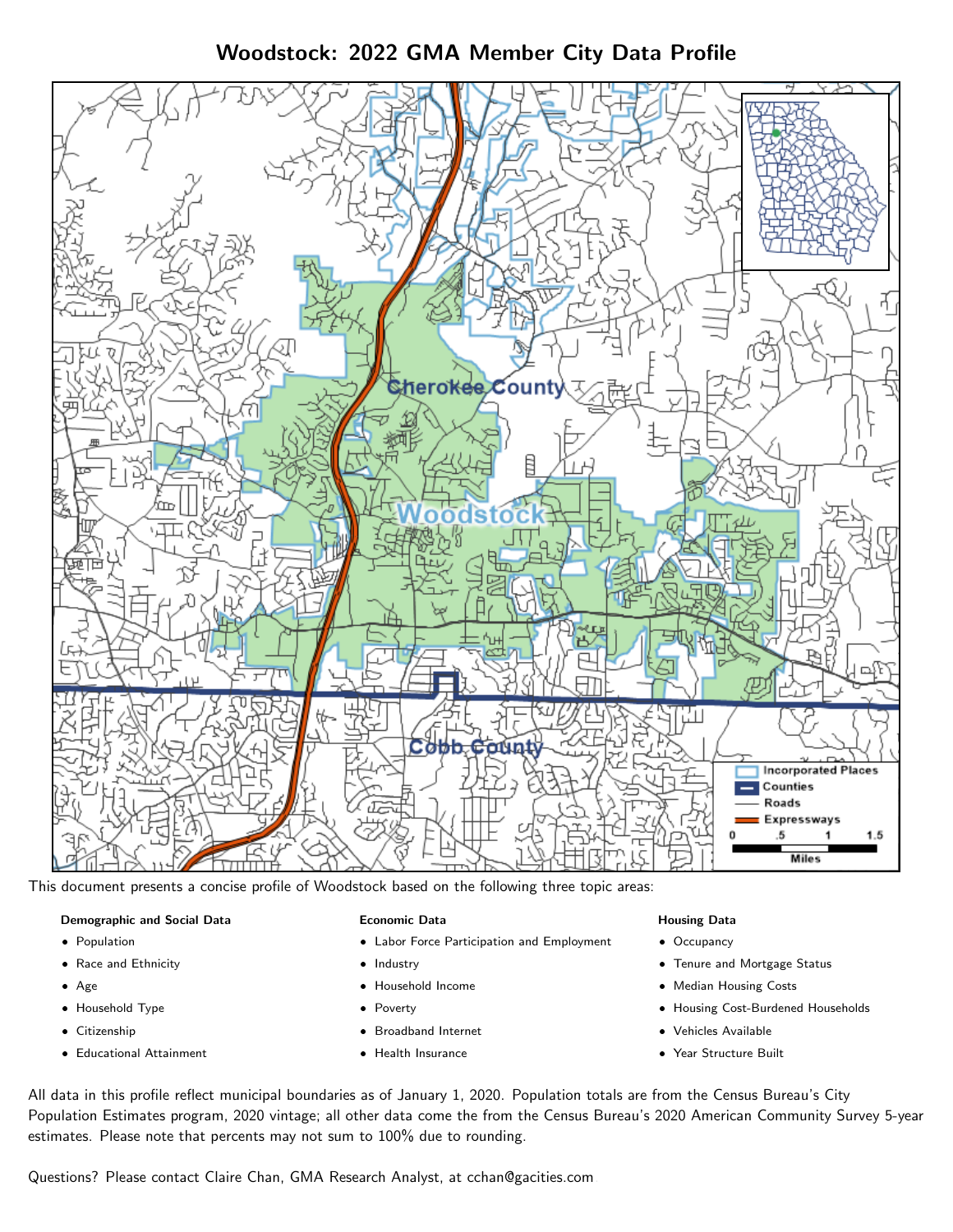# Woodstock: Demographic and Social





## **Citizenship**



Source: American Community Survey, 2020 5-year estimates, table B05002 Source: American Community Survey, 2020 5-year estimates, table B15002

#### Race and Ethnicity



Source: U.S. Census Bureau, City Population Estimates, 2020 vintage Source: American Community Survey, 2020 5-year estimates, table B03002

## Household Type



Source: American Community Survey, 2020 5-year estimates, table B01001 Source: American Community Survey, 2020 5-year estimates, table B11001

#### Educational Attainment



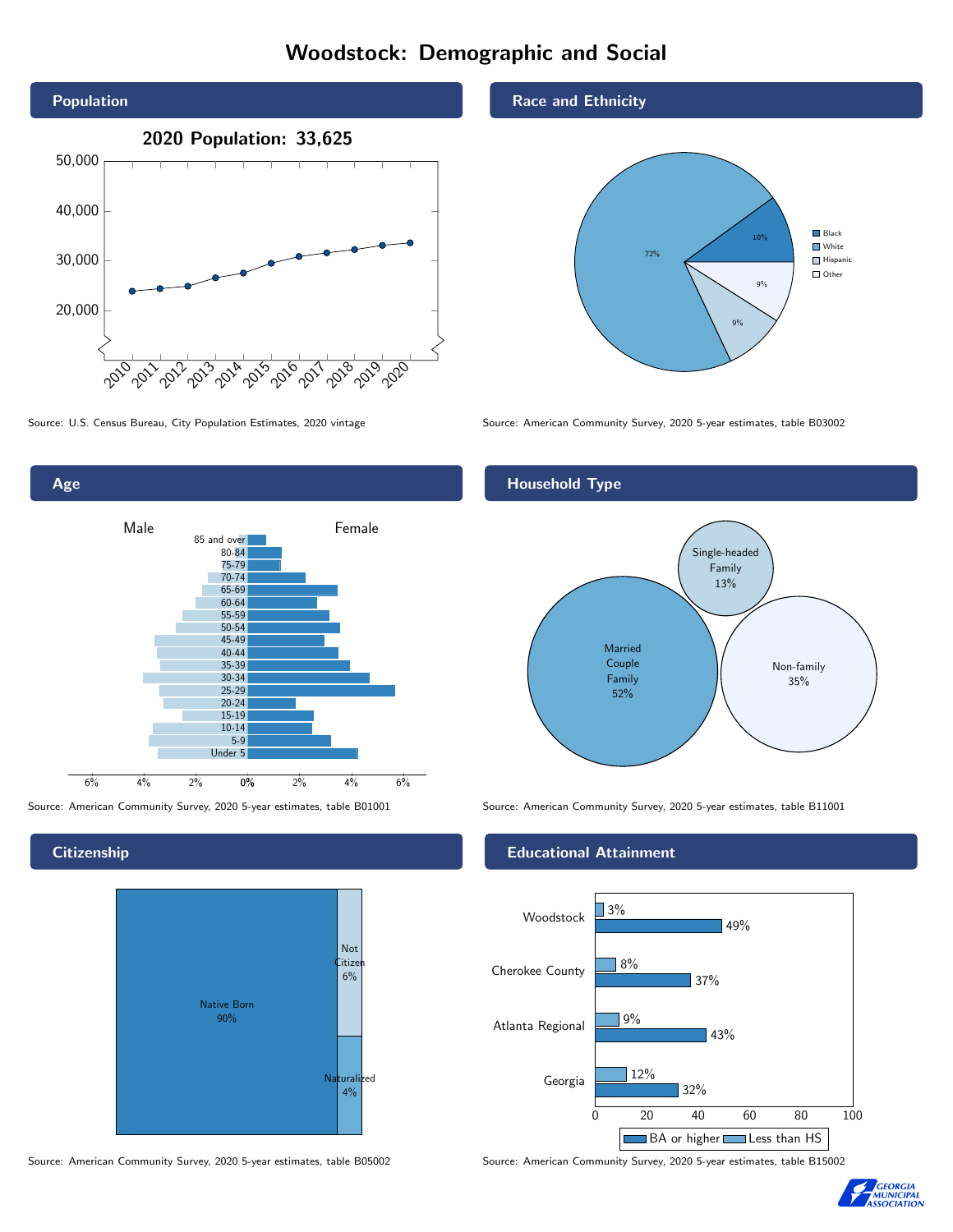# Woodstock: Economic



Source: American Community Survey, 2020 5-year estimates, table B23001 Note: Unemployment rate is based upon the civilian labor force.



Source: American Community Survey, 2020 5-year estimates, tables B19013 and B19025 Source: American Community Survey, 2020 5-year estimates, table B17010



Source: American Community Survey, 2020 5-year estimates, table B28002 Source: American Community Survey, 2020 5-year estimates, table B18135

#### Industry

| Agriculture, forestry, fishing and hunting, and mining      | $0\%$ |
|-------------------------------------------------------------|-------|
| Construction                                                | 7%    |
| Manufacturing                                               | 9%    |
| <b>Wholesale Trade</b>                                      | 2%    |
| Retail Trade                                                | 11%   |
| Transportation and warehousing, and utilities               | 3%    |
| Information                                                 | 3%    |
| Finance and insurance, real estate, rental, leasing         | 12%   |
| Professional, scientific, mgt, administrative, waste mgt    | 16%   |
| Educational services, and health care and social assistance | 21%   |
| Arts, entertainment, recreation, accommodation, food        | 9%    |
| service                                                     |       |
| Other services, except public administration                | 6%    |
| Public administration                                       | 2%    |

Source: American Community Survey, 2020 5-year estimates, table C24030





## **Health Insurance**